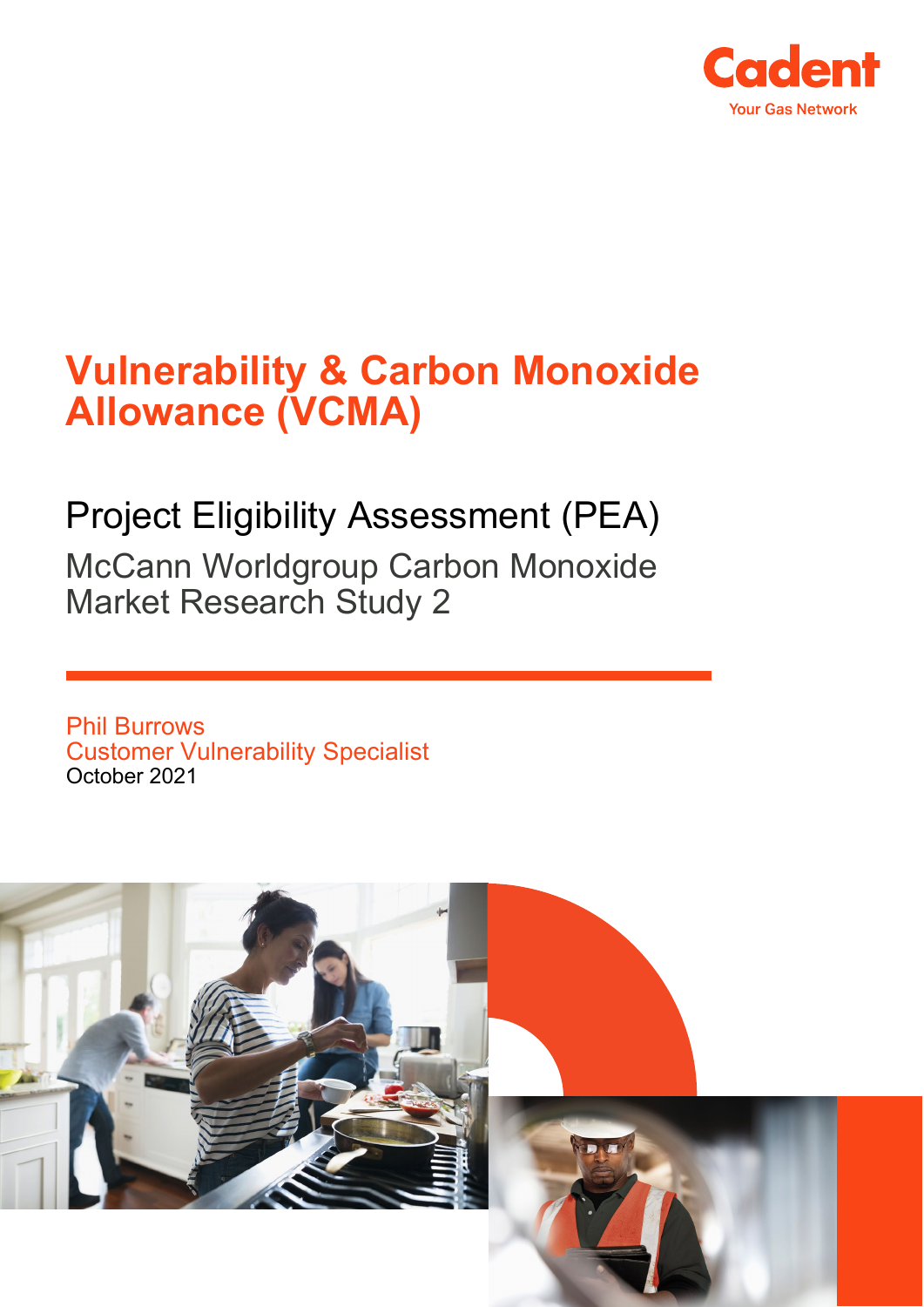

#### **Gas Network Vulnerability & Carbon Monoxide Allowance (VCMA) Governance Document - Project Eligibility Criteria**

# **Section 1 - Eligibility criteria for company specific projects (other than condemned essential gas appliance repair and replacement)** In order to qualify as a VCMA project, a project must: **VCMA Eligibility Criteria Criteria Satisfied (Yes/No) a)** Have a positive, or forecasted positive Social Return on Investment (SROI), including for the gas consumers funding the VCMA project; **No**  (see SROI section below) **b)** Either: **i.** Provide support to consumers in vulnerable situations, and relate to energy safeguarding, or **ii.** Provide awareness on the dangers of CO, or<br>**iii.** Reduce the risk of harm caused by CO. Reduce the risk of harm caused by CO; **Yes c)** Have defined outcomes and the associated actions to achieve these; **Yes d)** Go beyond activities that are funded through other price control mechanism(s) or required through licence obligations; and **Yes e)** Not be delivered through other external funding sources directly accessed by a GDN, including through other government (national, devolved or local) funding. **Yes Section 2 - Eligibility criteria for company specific essential gas appliance servicing, repair and replacement projects** In order to qualify as a VCMA project, unsafe pipework and essential gas appliance servicing, repair or replacement must meet the following criteria: **a)** A GDN has to isolate and condemn unsafe pipework or an essential gas appliance following a supply an essential gas appliance ioliowing a supply<br>interruption or as part of its emergency service role; **b)** The household cannot afford to service, repair or replace the unsafe pipework or essential gas appliance; and; **N/A**

| -                                                                                                                                                                                                                      |     |
|------------------------------------------------------------------------------------------------------------------------------------------------------------------------------------------------------------------------|-----|
| c) Sufficient funding is not available from other sources<br>(including national, devolved or local government<br>funding) to fund the unsafe pipework or essential gas<br>appliance servicing, repair or replacement. | N/A |

**Section 3 - Eligibility criteria for collaborative VCMA projects**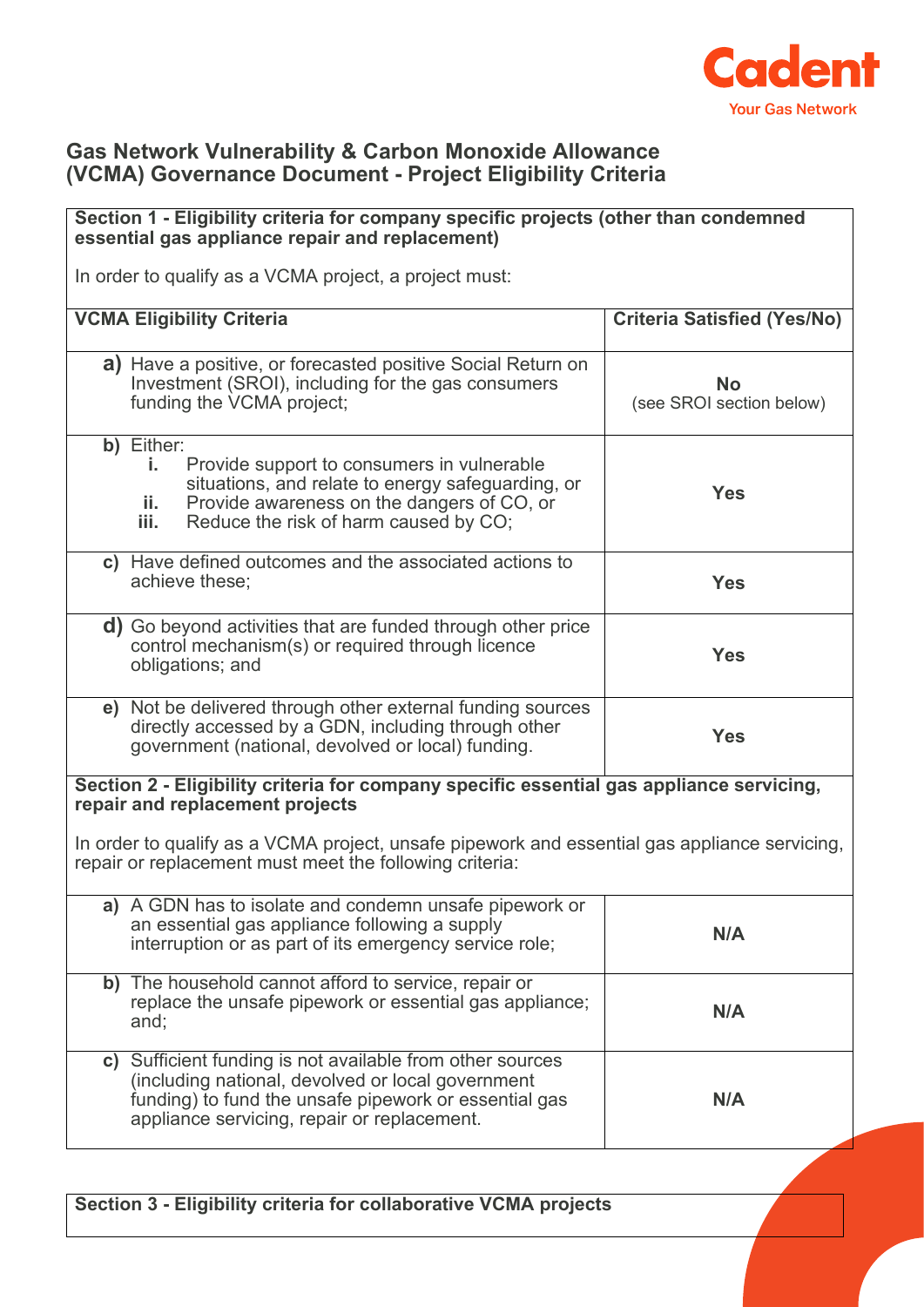

| In order to qualify as a collaborative VCMA project, a project must:                                              |     |
|-------------------------------------------------------------------------------------------------------------------|-----|
| a) Meet the above company specific and boiler repair<br>and replace (if applicable) project eligibility criteria; | N/A |
| b) Have the potential to benefit consumers on the<br>participating networks; and                                  | N/A |
| Involve two, or more, gas distribution companies.<br>C)                                                           | N/A |

### **Gas Network Vulnerability and Carbon Monoxide Allowance (VCMA) Governance Document - Project Registration Table 2**

| <b>Information Required</b>                                | <b>Description</b>                                                                                                                                                                                                                                                                                                                                                                                                                   |
|------------------------------------------------------------|--------------------------------------------------------------------------------------------------------------------------------------------------------------------------------------------------------------------------------------------------------------------------------------------------------------------------------------------------------------------------------------------------------------------------------------|
| <b>Project Title</b>                                       | McCann Worldgroup Carbon Monoxide Market<br><b>Research Study 2</b>                                                                                                                                                                                                                                                                                                                                                                  |
| <b>Funding GDN(s)</b>                                      | Cadent - the project provides insight that will benefit<br>gas consumers across all 4 of Cadent's networks                                                                                                                                                                                                                                                                                                                           |
| Role of GDN(s)<br>*For Collaborative VCMA Projects<br>only | Not applicable - Cadent company specific project                                                                                                                                                                                                                                                                                                                                                                                     |
| <b>Date of PEA Submission</b>                              | 10 <sup>th</sup> March 2022                                                                                                                                                                                                                                                                                                                                                                                                          |
| <b>VCMA Project Contact Name, email</b><br>and Number      | <b>Phil Burrows</b><br>Head of Customer Vulnerability Social Programme<br>Delivery<br>E: phil.m.burrows@cadentgas.com<br>T: 07773 545451                                                                                                                                                                                                                                                                                             |
| <b>Total Cost (£k)</b>                                     | £35,255.00                                                                                                                                                                                                                                                                                                                                                                                                                           |
| <b>Total VCMA Funding Required (£k)</b>                    | £35,255.00                                                                                                                                                                                                                                                                                                                                                                                                                           |
| Problem(s)                                                 | The health risks posed by CO to UK households<br>Carbon monoxide still presents a serious health risk<br>to both gas and non-gas customers across the UK.<br>Department of Health data estimates that 14,000<br>people are admitted to accident and emergency<br>each year in England due to CO poisoning.<br>Further statistics report that <sup>2</sup> 200 people per year in<br>England and Wales are admitted to hospital for a |

<span id="page-2-0"></span><sup>1</sup>https://assets.publishing.service.gov.uk/government/uploads/system/uploads/attachment\_dat a/file/260211/Carbon\_Monoxide\_Letter\_2013\_FinalforPub.pdf

<span id="page-2-1"></span><sup>2</sup>https://assets.publishing.service.gov.uk/government/uploads/system/uploads/attachment\_dat a/file/260211/Carbon\_Monoxide\_Letter\_2013\_FinalforPub.pdf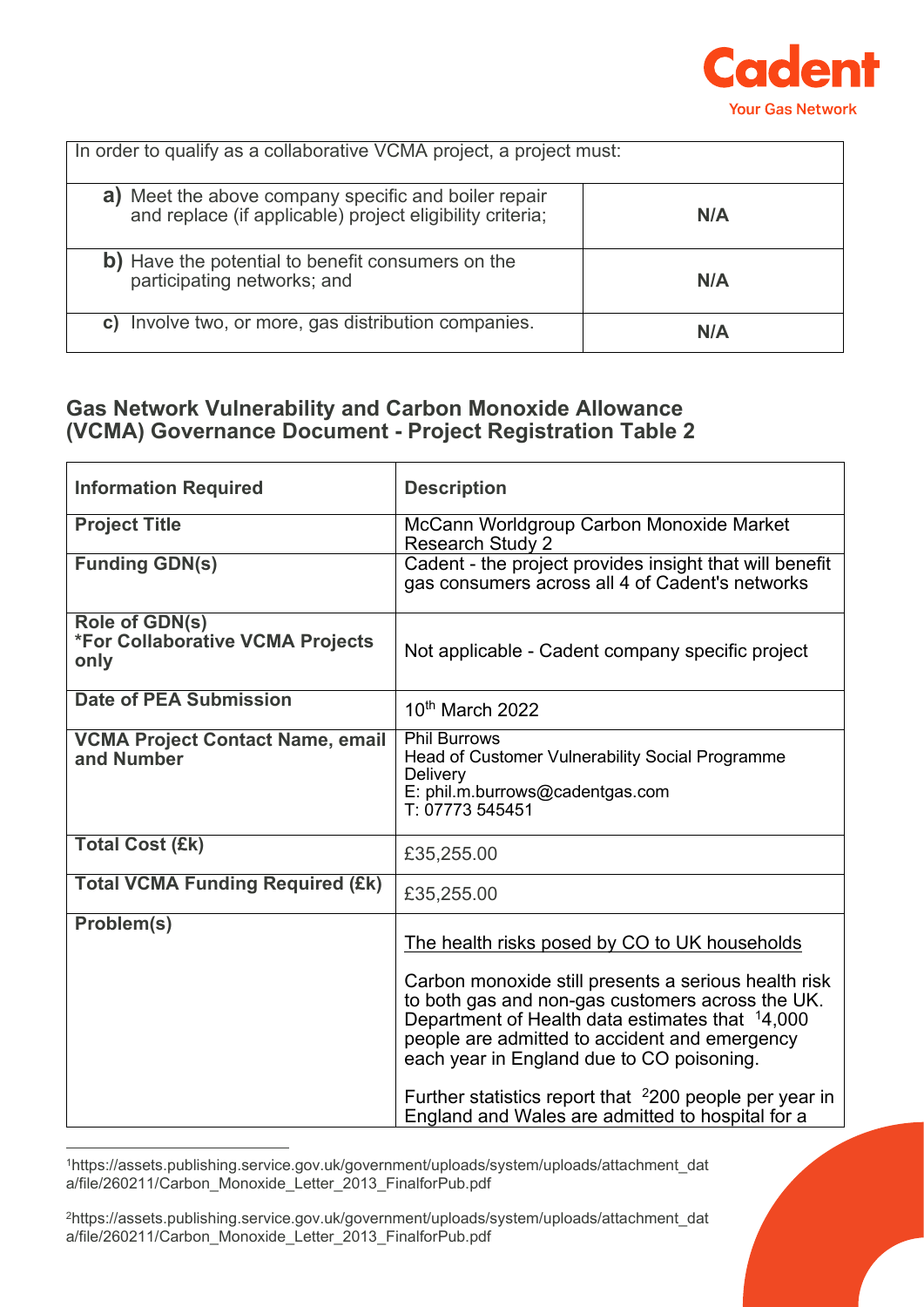

| long-term visit and experience time off work due to<br>carbon monoxide poisoning.                                                                                                                                                                                                                                                                                                              |
|------------------------------------------------------------------------------------------------------------------------------------------------------------------------------------------------------------------------------------------------------------------------------------------------------------------------------------------------------------------------------------------------|
| Finally, industry statistics report that $330.3 \, \text{UK}$<br>deaths are caused by carbon monoxide poisoning<br>each year in the most severe cases.                                                                                                                                                                                                                                         |
| The findings from the first research study                                                                                                                                                                                                                                                                                                                                                     |
| There may be a strong link between the number of<br>fatalities and hospital admissions above and the<br>problems uncovered by the first research study.                                                                                                                                                                                                                                        |
| The first McCann Worldgroup carbon monoxide<br>market research project helped Cadent achieve its<br>objective of identifying the most at risk audiences to<br>CO poisoning. These audiences included:                                                                                                                                                                                          |
| 18–34-year-old, ethnic minorities, from lower<br>income households;                                                                                                                                                                                                                                                                                                                            |
| 18-34-year-old, white females, from lower<br>$\bullet$<br>income households and with children at<br>home;                                                                                                                                                                                                                                                                                      |
| These audiences shared the below criteria:                                                                                                                                                                                                                                                                                                                                                     |
| 1. Less aware on the dangers of CO and the<br>perceived threat to their health.                                                                                                                                                                                                                                                                                                                |
| 2. More confused about the key symptoms of<br>CO and most likely to believe that CO emits<br>a smell.                                                                                                                                                                                                                                                                                          |
| 3. Most likely to use gas appliances and least<br>likely to own a CO alarm.                                                                                                                                                                                                                                                                                                                    |
| This helped Cadent understand that there is a<br>massive problem with CO alarm ownership and<br>awareness of CO signs, symptoms, and dangers<br>amongst these groups. Additionally, the first round<br>of market research uncovered that these groups<br>scored highly in how frequently they used their gas<br>appliances, whilst scoring much lower in regularity<br>of appliance servicing. |
| Additionally, the first project helped highlight an<br>issue of perceived immunity to CO amongst the<br>most at risk groups. For example, the first project<br>allowed participants to request further free safety<br>information and an audible alarm. Only 13% of all<br>respondents that requested further support were                                                                     |

<span id="page-3-0"></span><sup>3</sup> http://www.co-gassafety.co.uk/wp-content/uploads/2019/01/Statistics-sheet-presspack-Jan-2019-18.01.19.pdf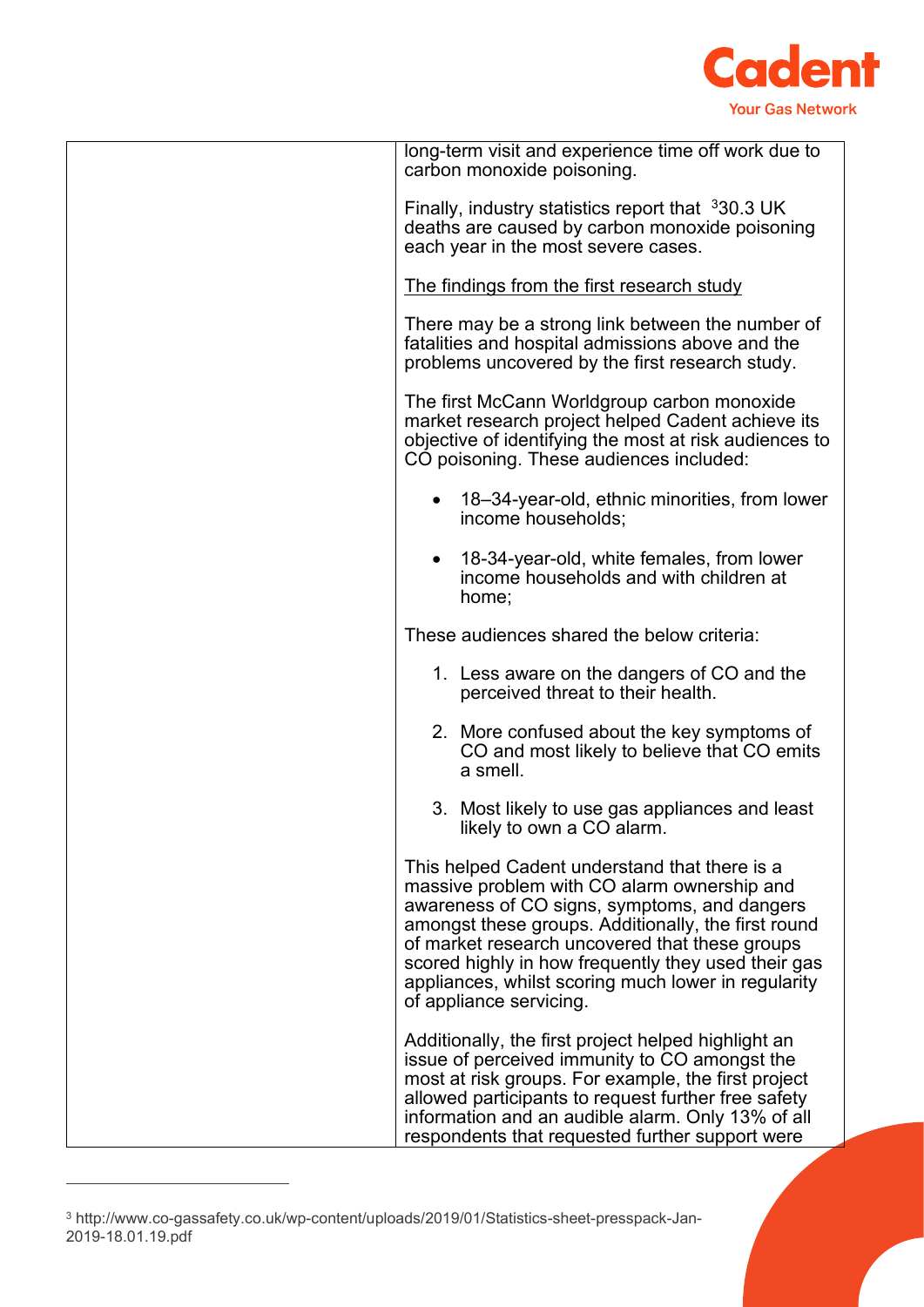

|                             | from the most at risk audiences identified by the<br>study.                                                                                                                                                                                                                                                                                                                                                                                                                                                                                         |
|-----------------------------|-----------------------------------------------------------------------------------------------------------------------------------------------------------------------------------------------------------------------------------------------------------------------------------------------------------------------------------------------------------------------------------------------------------------------------------------------------------------------------------------------------------------------------------------------------|
|                             | In terms of other problems that the first research<br>study uncovered, evidence stated that 15% of                                                                                                                                                                                                                                                                                                                                                                                                                                                  |
|                             | participants from younger age groups (under 35s)<br>were completely unaware of any dangers from CO.                                                                                                                                                                                                                                                                                                                                                                                                                                                 |
|                             | The research study also revealed that there is a<br>massive issue of incorrectly associating CO safety<br>with CO2 and climate change in some groups. 166<br>respondents associated words like "environment"<br>and "climate" with carbon monoxide.                                                                                                                                                                                                                                                                                                 |
|                             | Carbon monoxide ownership and gas appliance<br>servicing                                                                                                                                                                                                                                                                                                                                                                                                                                                                                            |
|                             | The installation of an audible CO alarm remains one<br>of the most effective methods of mitigating the risk<br>of CO poisoning. However, recent statistics report<br>relatively low alarm ownership across Cadent's<br>networks. Reports suggest that between 60%-70%<br>of homes across Cadent's four networks do not<br>have an audible CO alarm installed.                                                                                                                                                                                       |
|                             | The Covid-19 pandemic has led to a lot of UK<br>families experiencing increased financial hardship.<br>Decreases in household income have meant that<br>some families can no longer afford necessary gas<br>appliance servicing and repairs. This is shown by<br>demand for installing, servicing, and repairing<br>boilers shrinking by 34 per cent during a year of the<br>pandemic. This, coupled with many families not<br>having the financial means to purchase a CO alarm<br>greatly increases the risk of exposure to the<br>dangers of CO. |
| <b>Scope and Objectives</b> | <b>Project Scope</b>                                                                                                                                                                                                                                                                                                                                                                                                                                                                                                                                |
|                             | The second phase of the McCann Worldgroup<br>carbon monoxide research study looks to build on<br>the first piece of research completed in September<br>2021.                                                                                                                                                                                                                                                                                                                                                                                        |
|                             | The two studies are linked, with the first phase<br>aiming to help Cadent to identify the most at risk<br>audiences to CO poisoning. The second phase of<br>research will focus on the "why" and "how"<br>questions behind the most at risk groups identified<br>through phase one.                                                                                                                                                                                                                                                                 |
|                             | The project aims to understand "why" these                                                                                                                                                                                                                                                                                                                                                                                                                                                                                                          |
|                             | audiences are more at risk and identify the key<br>behavioural barriers and drivers Cadent needs to<br>leverage to reduce their risk of CO poisoning.                                                                                                                                                                                                                                                                                                                                                                                               |
|                             | Finally, the project aims to understand "how" best                                                                                                                                                                                                                                                                                                                                                                                                                                                                                                  |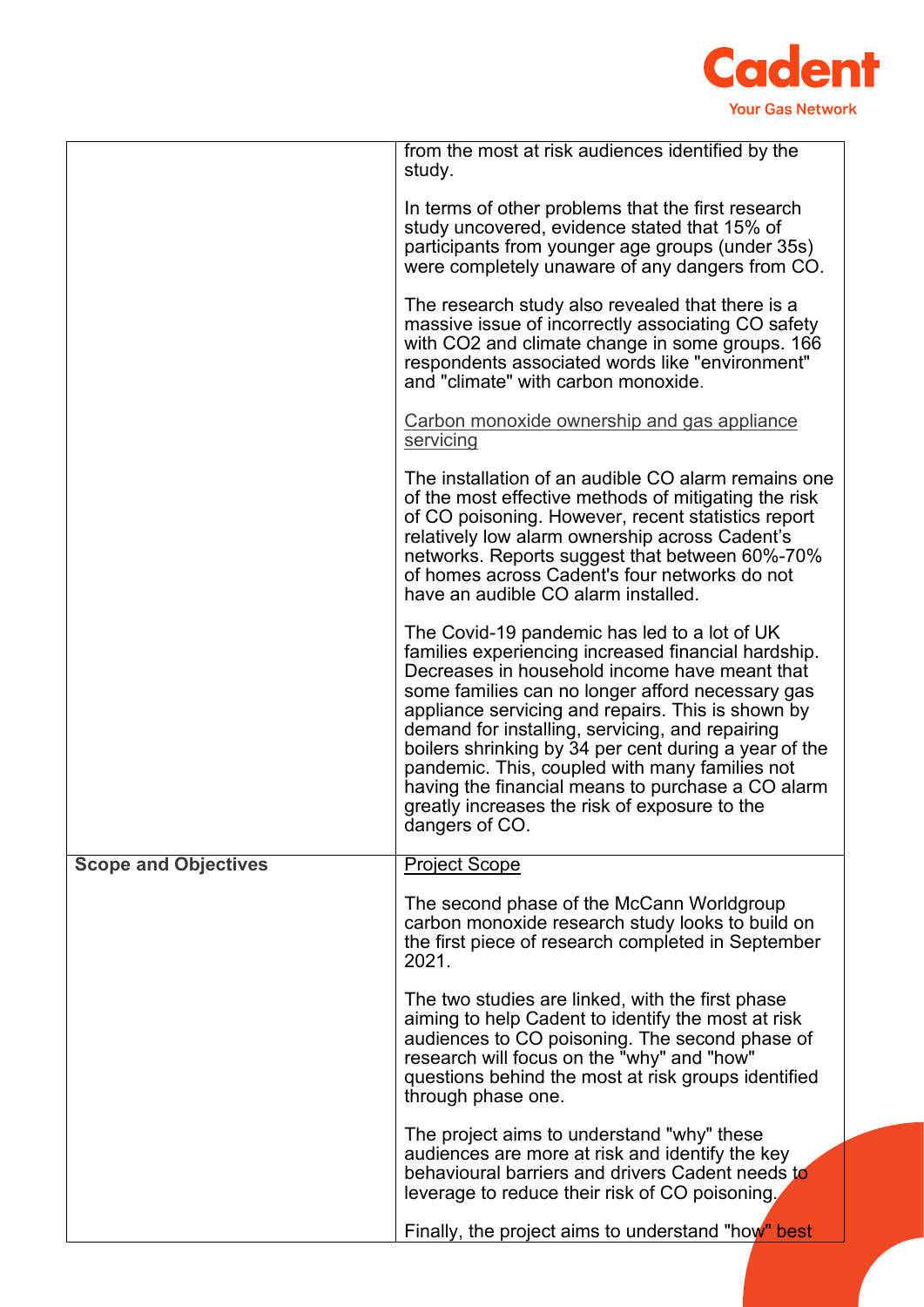

| to reach and influence these audiences, to ensure<br>any future VCMA campaigns are effectively<br>reaching these audiences and shifting behaviour.                                                                                                                 |
|--------------------------------------------------------------------------------------------------------------------------------------------------------------------------------------------------------------------------------------------------------------------|
| As well as surveying the 18-34 age groups identified<br>as most at risk by phase one, the project will also<br>interview parents of this age group to understand<br>any reasons behind an intergenerational gap.                                                   |
| <b>Project Objectives</b>                                                                                                                                                                                                                                          |
| The project objectives can be split between the two<br>audience groups that the survey will focus on.                                                                                                                                                              |
| For the priority audience of 18–34-year-olds, the<br>project has the objective(s) of:                                                                                                                                                                              |
| 1. Understanding what the key drivers are for<br>these audiences owning a CO alarm?                                                                                                                                                                                |
| 2. Understanding what the key barriers are for<br>not owning a CO alarm, and being less<br>knowledgeable about the symptoms and<br>threats of CO poisoning?                                                                                                        |
| 3. Understand who our priority audiences trust<br>and rely upon for information in general, and<br>health & safety information in particular (i.e.<br>government, media, communities, family,<br>faith groups, community leaders etc) and<br>why this is the case. |
| 4. Reaching a clear conclusion on the key<br>barriers and drivers to leverage in future<br>campaigns to ensure the greatest reduction<br>in CO harm for this audience.                                                                                             |
| For the secondary audience of parents of 18–34-<br>year-olds, the project has the objective(s) of:                                                                                                                                                                 |
| 1. Understanding their level of concern about<br>the threat of CO;                                                                                                                                                                                                 |
| 2. Understanding if they, or anyone they know<br>has ever been affected by carbon monoxide                                                                                                                                                                         |
| 3. Revealing awareness of symptoms and signs<br>of CO poisoning;                                                                                                                                                                                                   |
| 4. Revealing whether they currently have a CO<br>alarm in their home, and if they do/don't or<br>are unsure, why this is case;                                                                                                                                     |
| 5. Understanding if they have ever spoken to<br>their children about the dangers of CO<br>poisoning;                                                                                                                                                               |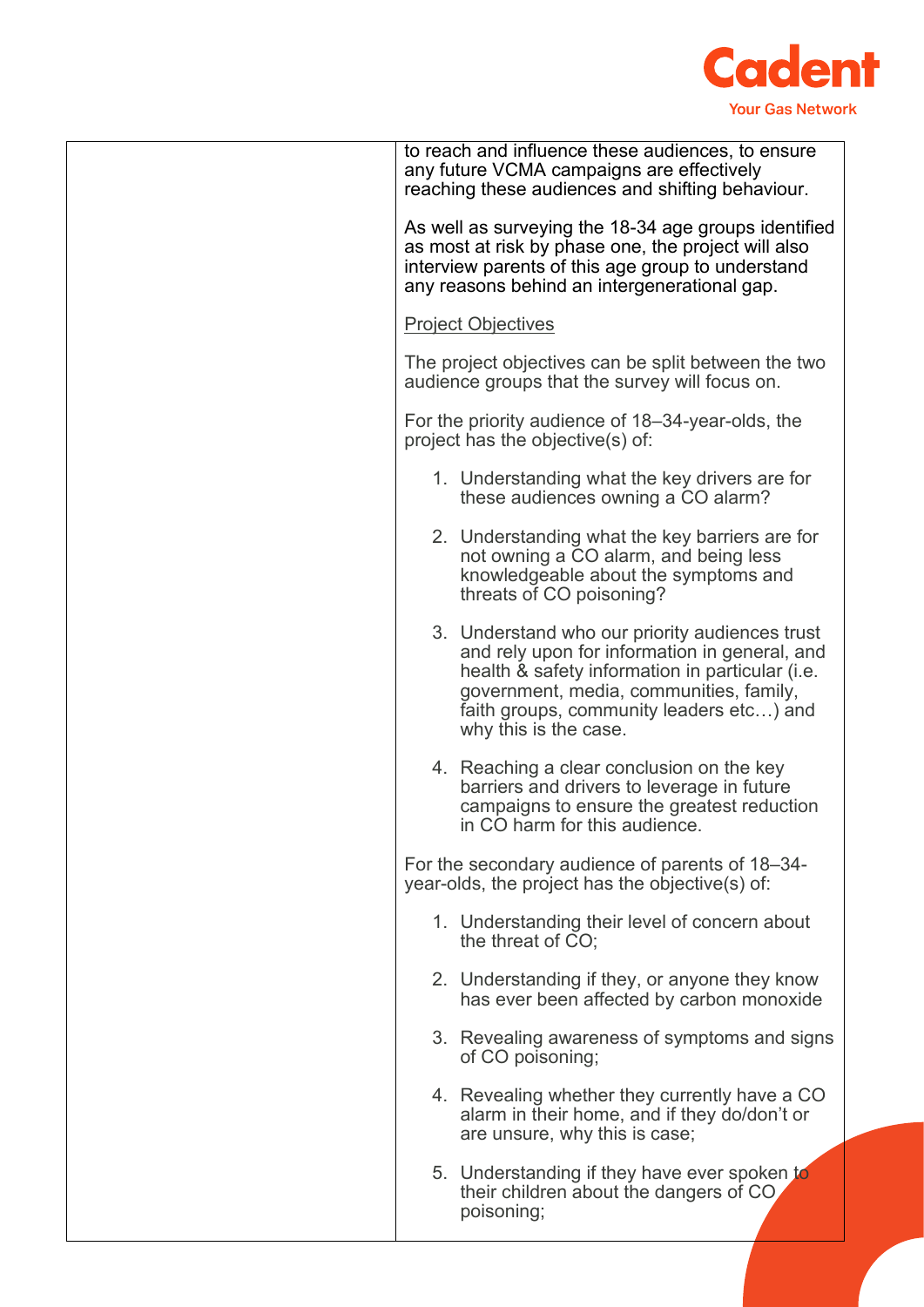

|                                                                   | 6. Understanding if their children own an alarm,<br>and based on this response understand the<br>interplay between parents and their children,<br>in relation to CO alarm ownership;                                                                          |
|-------------------------------------------------------------------|---------------------------------------------------------------------------------------------------------------------------------------------------------------------------------------------------------------------------------------------------------------|
| <b>Why the Project is Being Funded</b><br><b>Through the VCMA</b> | We believe that this project meets the majority of<br>the required company specific VCMA project<br>eligibility criteria.                                                                                                                                     |
|                                                                   | With regards to providing a positive (or forecasted<br>positive) social return on investment, we believe<br>that this project will provide exceptional benefit for<br>Cadent and the other GDNs on future CO-related<br>projects.                             |
|                                                                   | a. Has a positive, or forecasted positive<br>SROI, including for the gas consumers<br>funding the VCMA project:                                                                                                                                               |
|                                                                   | The previous phase of the McCann<br>Worldgroup research project and other<br>VCMA initiatives have delivered tangible,<br>measurable social return on investment (e.g.<br>the reduction of harm caused by CO or the<br>improvement in home energy efficiency. |
|                                                                   | This outputs of this VCMA project will be<br>invaluable in accurately shaping future<br>Cadent (and wider GDN) projects to<br>effectively engage the most at risk customers<br>to CO.                                                                         |
|                                                                   | The meeting of this project's objectives will<br>give Cadent insight into customer's attitudes<br>towards:                                                                                                                                                    |
|                                                                   | Drivers in purchasing a carbon monoxide<br>alarm;<br>Barriers for having a low level of awareness<br>on the dangers of carbon monoxide;<br>Information sources trusted by customers for<br>the purpose of receiving critical home safety<br>advice;           |
|                                                                   | This insight will benefit customers of future<br>VCMA-funded CO safety initiatives. Cadent<br>will also be able to cascade the learning from<br>this project to the other GDNs.                                                                               |
|                                                                   | However, it has been challenging to<br>accurately place a monetary social return on<br>investment value on this benefit, as factors<br>such as future project size, location and<br>strategy are unknown at this stage.                                       |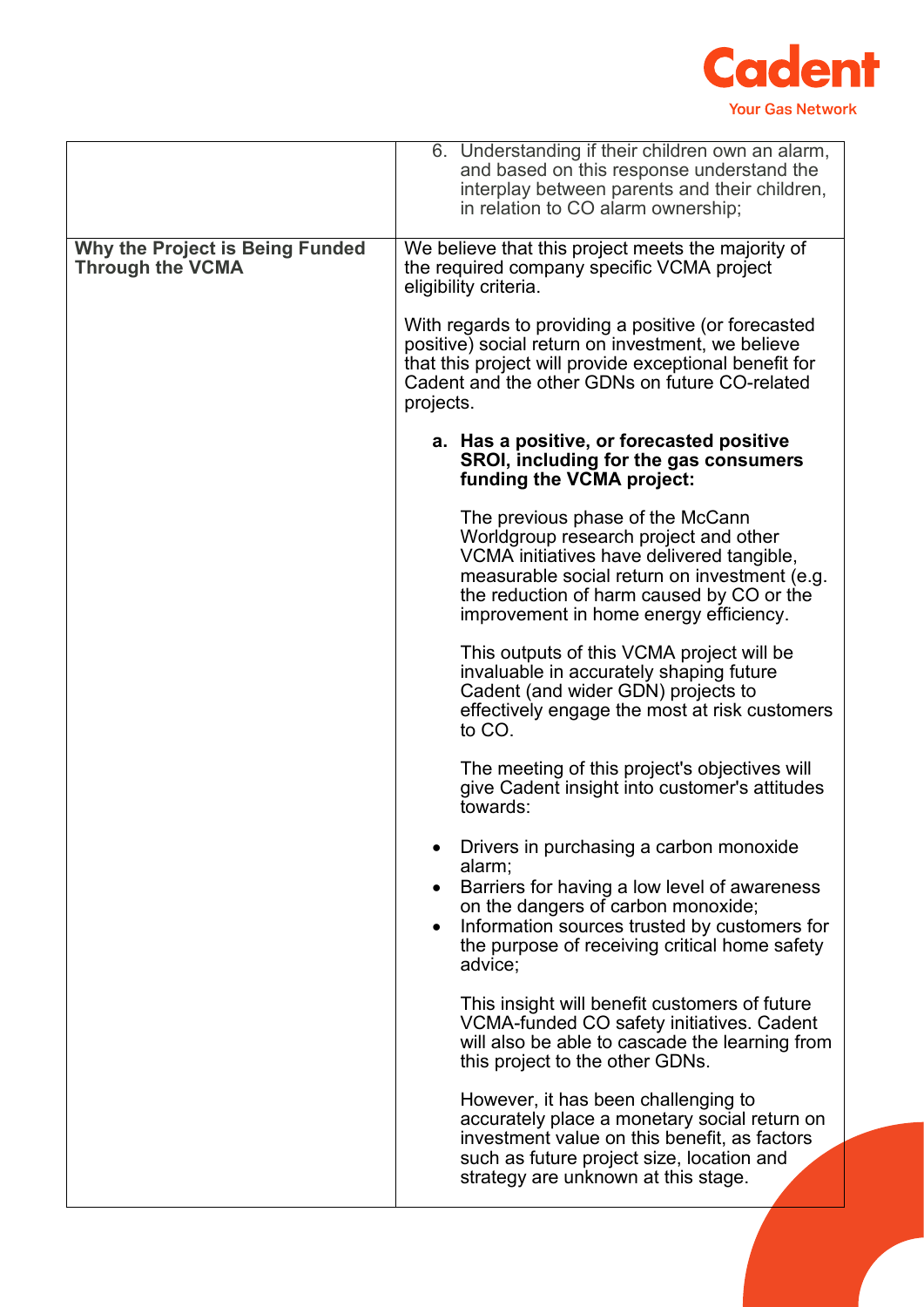

|                                                           |           | In summary, we believe the investment of<br>£35,255 on this project to be effective, as it<br>will increase the accuracy and positive<br>impact created on future initiatives.                                                                                                                                                                                                                                                                                                |
|-----------------------------------------------------------|-----------|-------------------------------------------------------------------------------------------------------------------------------------------------------------------------------------------------------------------------------------------------------------------------------------------------------------------------------------------------------------------------------------------------------------------------------------------------------------------------------|
|                                                           |           | b. Either:                                                                                                                                                                                                                                                                                                                                                                                                                                                                    |
|                                                           | i.<br>ii. | Provide support to consumers in<br>vulnerable situations, and relate to energy<br>safeguarding, or,                                                                                                                                                                                                                                                                                                                                                                           |
|                                                           |           | Provide awareness on the dangers of CO,<br>or,                                                                                                                                                                                                                                                                                                                                                                                                                                |
|                                                           | iii.      | Reduce the risk of harm caused by CO;                                                                                                                                                                                                                                                                                                                                                                                                                                         |
|                                                           |           | This project will help reduce the risk of harm<br>caused by CO to customers on future VCMA-<br>funded projects. The project will also allow<br>Cadent to effectively raise customer's<br>awareness on the dangers of CO on future<br>VCMA-funded projects.                                                                                                                                                                                                                    |
|                                                           |           | c. Have defined outcomes and the<br>associated actions to achieve these;                                                                                                                                                                                                                                                                                                                                                                                                      |
|                                                           |           | This project has clearly defined actions and<br>associated outcomes, the meeting of which<br>will quantify success. Further information on<br>the project's outcomes and associated<br>actions can be found in the relevant section<br>below.                                                                                                                                                                                                                                 |
|                                                           |           | d. Go beyond activities that are funded<br>through other price control mechanism(s)<br>or required through licence obligations;                                                                                                                                                                                                                                                                                                                                               |
|                                                           |           | We believe that this market research project<br>goes beyond activities funded through other<br>price control mechanisms. The nature and<br>type of market research project being<br>conducted by Cadent, and McCann is a first<br>for the industry and goes outside of a GDN's<br><b>BAU</b> activities.<br>The method of creating project outputs, such<br>as customer insight into CO alarm ownership<br>barriers is innovative and goes beyond<br>Cadent's BAU activities. |
|                                                           |           | e. Not be delivered through other external<br>funding sources directly accessed by a<br>GDN, including through other government<br>(national, devolved, or local) funding.                                                                                                                                                                                                                                                                                                    |
|                                                           |           | This project will solely be delivered by<br>Cadent's VCMA funding.                                                                                                                                                                                                                                                                                                                                                                                                            |
| <b>Evidence of Stakeholder/Customer</b><br><b>Support</b> |           | Customer evidence from phase one of the project                                                                                                                                                                                                                                                                                                                                                                                                                               |
|                                                           |           |                                                                                                                                                                                                                                                                                                                                                                                                                                                                               |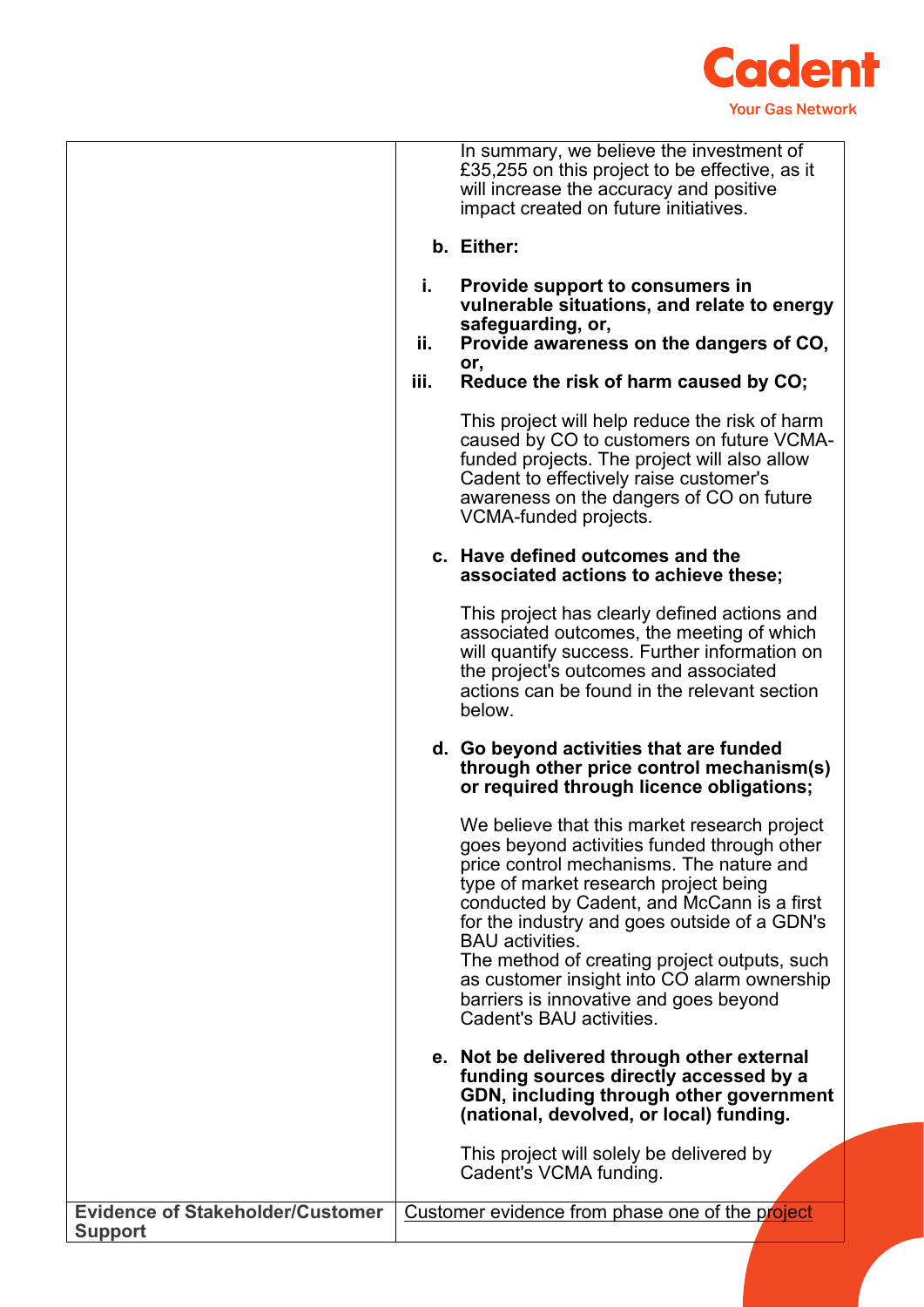

<span id="page-8-0"></span>

| included asking participants for their reactions to the<br>below statement:<br>"Carbon monoxide (CO) is an incredibly poisonous<br>gas that poses a serious threat to health if exposure<br>occurs. Each year there are around 40 deaths in<br><b>England and Wales from carbon monoxide</b><br>poisoning. Carbon monoxide has no smell at all,<br>making it very difficult to detect a leak. Further to<br>that, you can't taste or see the gas either this is part<br>of the reason it's known as 'The Silent Killer'.<br>Having working audible carbon monoxide alarms in<br>your home and learning to spot the physical signs<br>and symptoms of carbon monoxide poisoning is<br>essential in minimising the health risks posed by a<br>leak."<br>Analysis of participant's reactions indicated that<br>there is much concern around the dangers of CO.<br>For example, 21% of participants stated that they<br>felt worried after reading the passage on CO. 15%<br>felt concerns, whilst 14% felt fear and shock from<br>reading the text.<br>Stakeholder evidence from Cadent's business plan<br>formations<br>Cadent's RIIO-GD2 business plan <sup>4</sup> formations<br>found that our customers prioritise safety above all<br>other considerations. In particular, our customers<br>strongly highlighted the importance of safeguarding<br>the most vulnerable in society.<br>Research from Energy UK's 'CO Be Alarmed!'<br>campaign found that CO alarm ownership is<br>relatively low versus customer's perceived levels of<br>awareness. The research found that one in three<br>Britons (over 17 million people) are at risk of not<br>identifying carbon monoxide through not owning an<br>alarm. However, nine in ten Britons stated that they<br>are aware of the dangers posed by CO. This project<br>looks to help Cadent understand both customer's<br>attitudes towards not owning a CO alarm and<br>customer's misconceptions towards the dangers of<br>carbon monoxide.<br><b>Customer surveys and Cadent statistics</b><br>Data from surveys conducted by Cadent throughout<br>RIIO-GD1 suggested that customer knowledge on<br>CO is much lower than the results from previous<br>external surveys (Energy UK's CO Be Alarmed |                                                  |
|---------------------------------------------------------------------------------------------------------------------------------------------------------------------------------------------------------------------------------------------------------------------------------------------------------------------------------------------------------------------------------------------------------------------------------------------------------------------------------------------------------------------------------------------------------------------------------------------------------------------------------------------------------------------------------------------------------------------------------------------------------------------------------------------------------------------------------------------------------------------------------------------------------------------------------------------------------------------------------------------------------------------------------------------------------------------------------------------------------------------------------------------------------------------------------------------------------------------------------------------------------------------------------------------------------------------------------------------------------------------------------------------------------------------------------------------------------------------------------------------------------------------------------------------------------------------------------------------------------------------------------------------------------------------------------------------------------------------------------------------------------------------------------------------------------------------------------------------------------------------------------------------------------------------------------------------------------------------------------------------------------------------------------------------------------------------------------------------------------------------------------------------------------------------------------------------------------------------------------------------------------|--------------------------------------------------|
|                                                                                                                                                                                                                                                                                                                                                                                                                                                                                                                                                                                                                                                                                                                                                                                                                                                                                                                                                                                                                                                                                                                                                                                                                                                                                                                                                                                                                                                                                                                                                                                                                                                                                                                                                                                                                                                                                                                                                                                                                                                                                                                                                                                                                                                         | An element of the first phase of market research |
|                                                                                                                                                                                                                                                                                                                                                                                                                                                                                                                                                                                                                                                                                                                                                                                                                                                                                                                                                                                                                                                                                                                                                                                                                                                                                                                                                                                                                                                                                                                                                                                                                                                                                                                                                                                                                                                                                                                                                                                                                                                                                                                                                                                                                                                         |                                                  |
|                                                                                                                                                                                                                                                                                                                                                                                                                                                                                                                                                                                                                                                                                                                                                                                                                                                                                                                                                                                                                                                                                                                                                                                                                                                                                                                                                                                                                                                                                                                                                                                                                                                                                                                                                                                                                                                                                                                                                                                                                                                                                                                                                                                                                                                         |                                                  |
|                                                                                                                                                                                                                                                                                                                                                                                                                                                                                                                                                                                                                                                                                                                                                                                                                                                                                                                                                                                                                                                                                                                                                                                                                                                                                                                                                                                                                                                                                                                                                                                                                                                                                                                                                                                                                                                                                                                                                                                                                                                                                                                                                                                                                                                         |                                                  |
|                                                                                                                                                                                                                                                                                                                                                                                                                                                                                                                                                                                                                                                                                                                                                                                                                                                                                                                                                                                                                                                                                                                                                                                                                                                                                                                                                                                                                                                                                                                                                                                                                                                                                                                                                                                                                                                                                                                                                                                                                                                                                                                                                                                                                                                         |                                                  |
|                                                                                                                                                                                                                                                                                                                                                                                                                                                                                                                                                                                                                                                                                                                                                                                                                                                                                                                                                                                                                                                                                                                                                                                                                                                                                                                                                                                                                                                                                                                                                                                                                                                                                                                                                                                                                                                                                                                                                                                                                                                                                                                                                                                                                                                         |                                                  |
|                                                                                                                                                                                                                                                                                                                                                                                                                                                                                                                                                                                                                                                                                                                                                                                                                                                                                                                                                                                                                                                                                                                                                                                                                                                                                                                                                                                                                                                                                                                                                                                                                                                                                                                                                                                                                                                                                                                                                                                                                                                                                                                                                                                                                                                         |                                                  |
| campaign). Cadent CO survey data from 5010                                                                                                                                                                                                                                                                                                                                                                                                                                                                                                                                                                                                                                                                                                                                                                                                                                                                                                                                                                                                                                                                                                                                                                                                                                                                                                                                                                                                                                                                                                                                                                                                                                                                                                                                                                                                                                                                                                                                                                                                                                                                                                                                                                                                              |                                                  |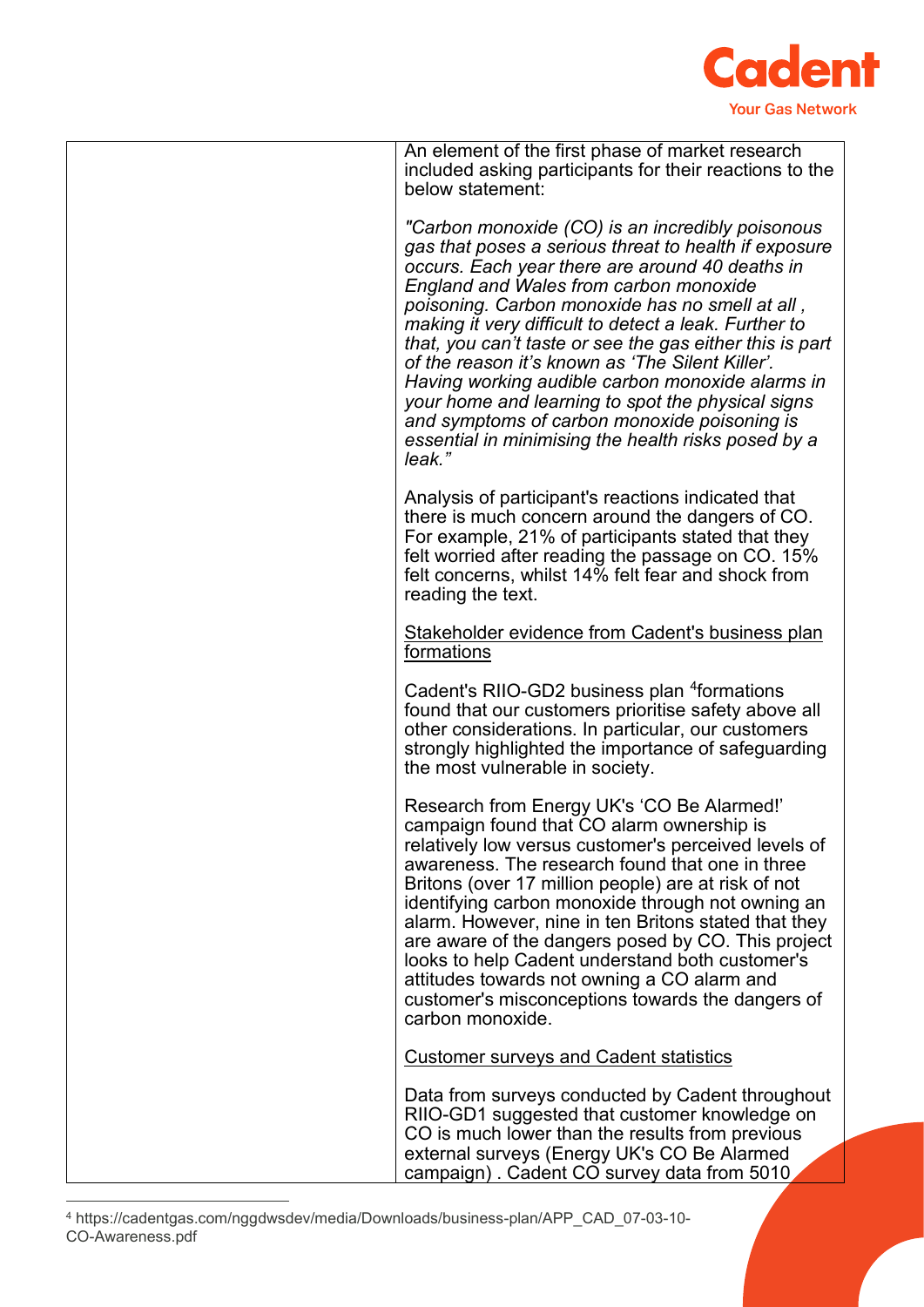

|                                                                    | respondents rated their knowledge as 5.07/10 on<br>average.                                                                                                                                                                                                                                                                                                                                          |
|--------------------------------------------------------------------|------------------------------------------------------------------------------------------------------------------------------------------------------------------------------------------------------------------------------------------------------------------------------------------------------------------------------------------------------------------------------------------------------|
|                                                                    | Cadent's network is home to many of the<br>communities with the highest carbon monoxide risk<br>across Great Britain. Four of the top five UK cities in<br>terms of lack of carbon monoxide alarm ownership<br>are situated on Cadent's network - Liverpool *(47%),<br>Norwich $*(44\%)$ , Manchester $*(42\%)$ and<br>Nottingham *(39%).                                                            |
|                                                                    | Additionally, Cadent gathered statistics on the<br>number of incidents relating to UK deaths from<br>unintentional carbon monoxide poisoning between<br>01.09.1995 to 31.08.2018. Staggeringly, the top<br>three areas in terms of the highest number of<br>deaths were all located in Cadent's networks -<br>Greater London (60 deaths), South Yorkshire (32<br>deaths) and Derbyshire (27 deaths). |
| <b>Information Required</b>                                        | <b>Description</b>                                                                                                                                                                                                                                                                                                                                                                                   |
| <b>Outcomes, Associated Actions and</b><br><b>Success Criteria</b> | <b>Project outcomes</b>                                                                                                                                                                                                                                                                                                                                                                              |
|                                                                    | The second phase of the McCann Worldgroup<br>carbon monoxide research study looks to build on<br>the first piece of research completed in September<br>2021.                                                                                                                                                                                                                                         |
|                                                                    | The two studies are linked, with the first phase<br>aiming to help Cadent to identify the most at risk<br>audiences to CO poisoning. The second phase of<br>research will focus on the "why" and "how"<br>questions behind the most at risk groups identified<br>through phase one.                                                                                                                  |
|                                                                    | The project aims to understand "why" these<br>audiences are more at risk and identify the key<br>behavioural barriers and drivers Cadent needs to<br>leverage to reduce their risk of CO poisoning.                                                                                                                                                                                                  |
|                                                                    | Project approach/associated actions                                                                                                                                                                                                                                                                                                                                                                  |
|                                                                    | In order to achieve the project's objectives, McCann<br>Worldgroup and Cadent will divide the research<br>process into two key phases:                                                                                                                                                                                                                                                               |
|                                                                    | 1. Exploration:                                                                                                                                                                                                                                                                                                                                                                                      |
|                                                                    | a. Qualitative research = McCann<br>Worldgroup will conduct an online<br>community with members from the<br>previously identified at risk groups to<br>understand their barriers and drivers                                                                                                                                                                                                         |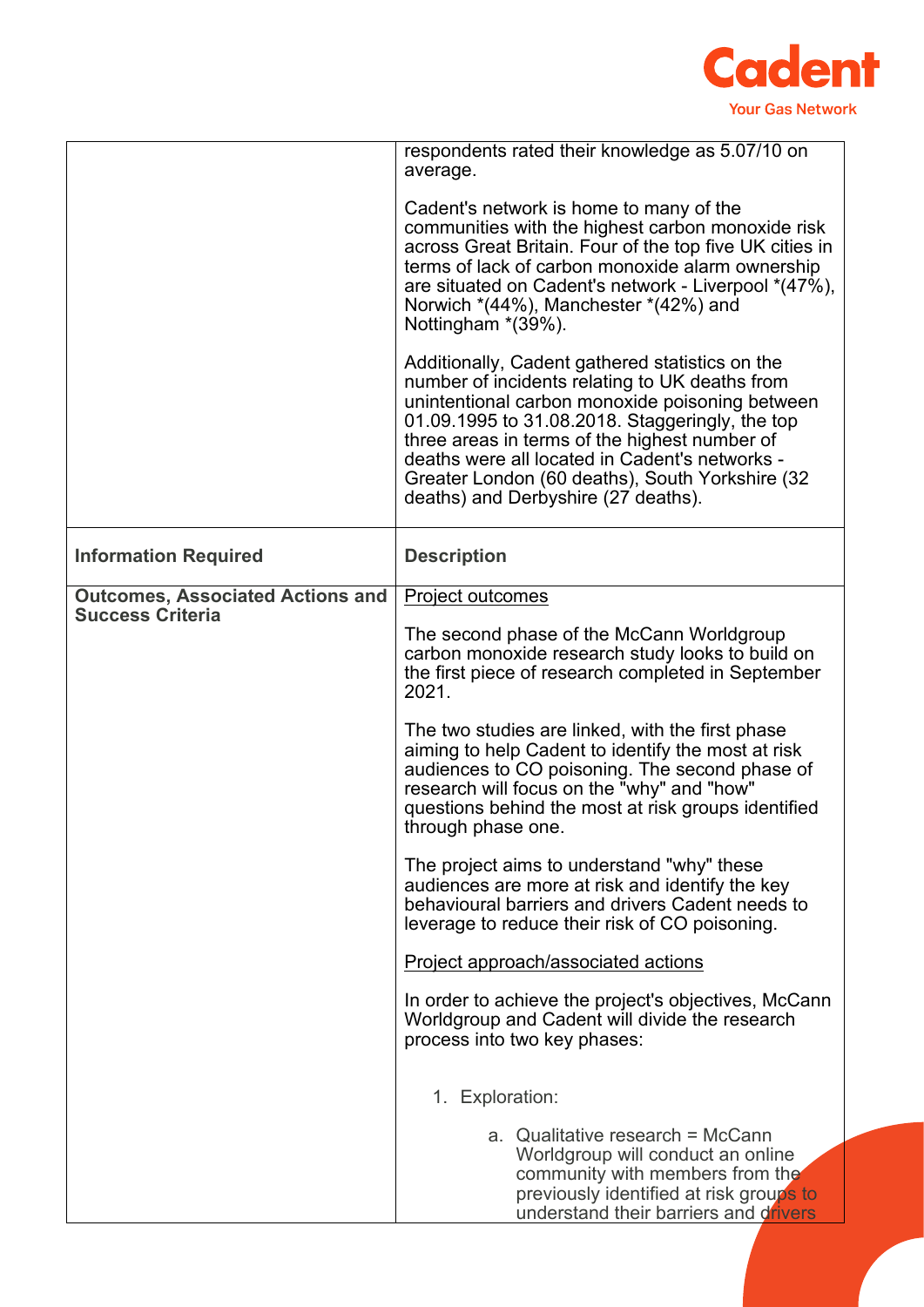

|                                                              | to owning a CO alarm, and how best<br>to reach this audience.                                                                                                                                                                                                     |
|--------------------------------------------------------------|-------------------------------------------------------------------------------------------------------------------------------------------------------------------------------------------------------------------------------------------------------------------|
|                                                              | b. Quantitative research = McCann will<br>conduct a conversational online<br>survey with parents of 18-34 year<br>olds to reveal the influence they have<br>on their adult children being aware of<br>the threat of CO, and ownership of a<br>CO alarm.           |
|                                                              | 2. Analysis, creation, and reporting:                                                                                                                                                                                                                             |
|                                                              | a. McCann will analyse the data and<br>provide Cadent with the key<br>messaging they need to include in<br>future campaigns to bring about the<br>greatest reduction in the risk of CO<br>poisoning, amongst those most<br>vulnerable.                            |
|                                                              | Success criteria                                                                                                                                                                                                                                                  |
|                                                              | The success of this project will be judged against<br>the meeting of the objectives stated in this project<br>eligibility assessment.                                                                                                                             |
|                                                              | The objectives of this project focus on gaining<br>invaluable customer insight including:                                                                                                                                                                         |
|                                                              | 1. Cadent will understand what the key drivers<br>are for the at-risk audiences owning a CO<br>alarm.                                                                                                                                                             |
|                                                              | 2. Cadent will understand what the key barriers<br>are for the at-risk audiences not owning a CO<br>alarm and being less knowledgeable about<br>the symptoms and threats of CO poisoning.                                                                         |
|                                                              | 3. Cadent will understand who the priority<br>audiences trust and rely upon for information<br>in general, and health & safety information<br>(i.e., government, media, communities,<br>family, faith groups, community leaders<br>etc) and why this is the case. |
|                                                              | 4. Cadent will reach a clear conclusion on the<br>key barriers and drivers to leverage in future<br>campaigns to ensure the greatest reduction<br>in CO harm for this audience.                                                                                   |
| <b>Project Partners and Third Parties</b><br><b>Involved</b> | McCann Worldgroup                                                                                                                                                                                                                                                 |
|                                                              |                                                                                                                                                                                                                                                                   |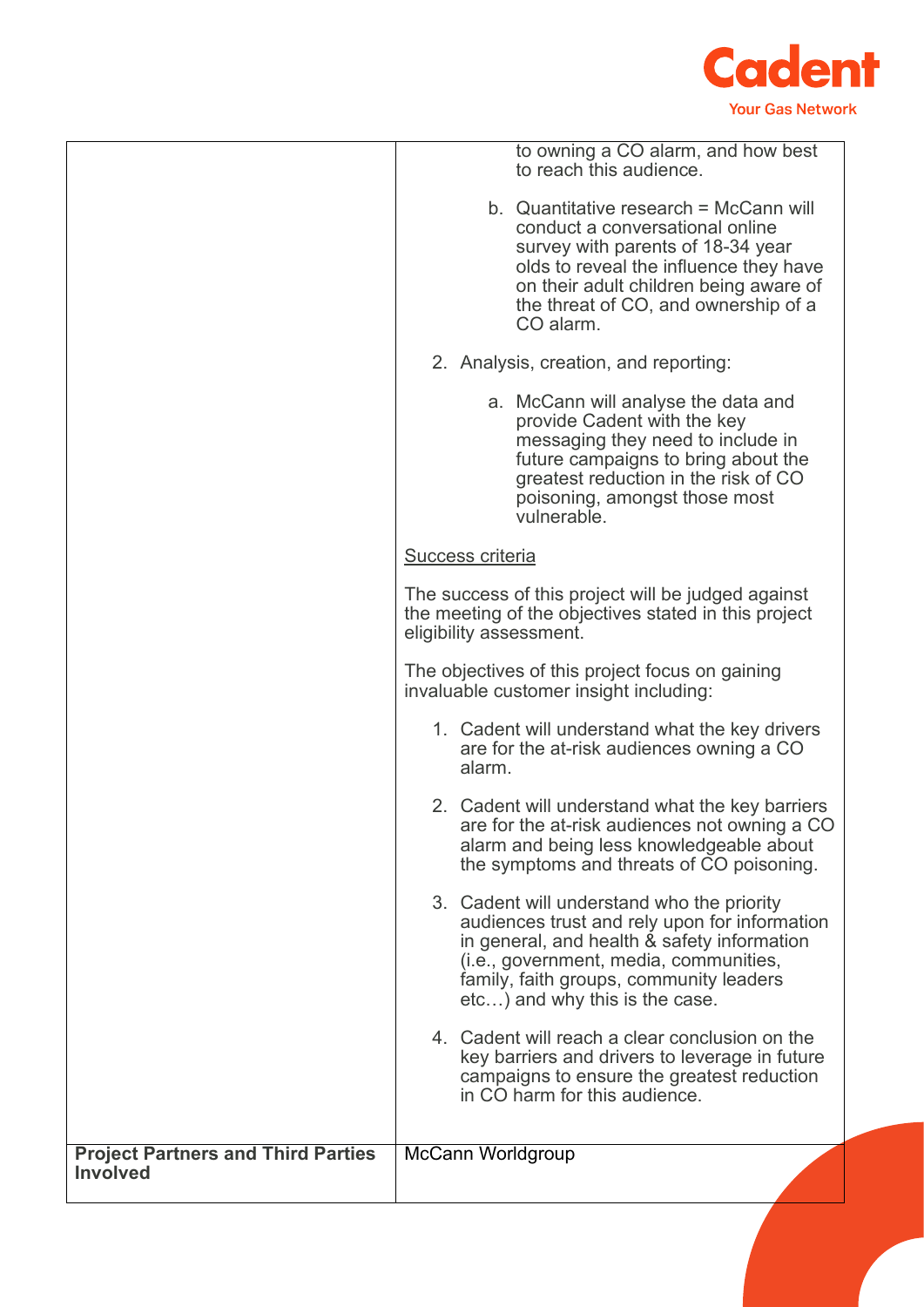

| <b>Potential for New Learning</b>     | The rationale behind investing VCMA funding into<br>this project, and the measure of its success, centres<br>around the potential for new learning.                                                                                                                         |
|---------------------------------------|-----------------------------------------------------------------------------------------------------------------------------------------------------------------------------------------------------------------------------------------------------------------------------|
|                                       | The outputs from this project will be used to shape<br>future CO initiatives to ensure that they effectively<br>reach and influence the most risk groups.                                                                                                                   |
|                                       | In particular, this project will deliver the below areas<br>of new learning:                                                                                                                                                                                                |
|                                       | 1. What the key drivers are for at risk groups<br>owning a CO alarm.                                                                                                                                                                                                        |
|                                       | 2. What the key barriers are for at risk groups<br>not owning a CO alarm and being less<br>knowledgeable about the symptoms and<br>threats of CO poisoning.                                                                                                                 |
|                                       | 3. Who the priority audiences trust for<br>accessing information on health and safety,<br>and why?                                                                                                                                                                          |
|                                       | 4. A clear conclusion on the key barriers and<br>drivers to leverage in future campaigns.                                                                                                                                                                                   |
| <b>Scale of VCMA Project and SROI</b> | <b>Project scale</b>                                                                                                                                                                                                                                                        |
| <b>Calculations</b>                   |                                                                                                                                                                                                                                                                             |
|                                       | As referenced above, the research study is split<br>between an online community with members from<br>the previously identified at risk groups, and a<br>conversational online survey.                                                                                       |
|                                       | The online community will feature 40 respondents<br>that each spend 20 minutes per day completing<br>tasks assigned by McCann Worldgroup. The group<br>will be comprised of an equal mix of genders<br>between the ages of 18-34.                                           |
|                                       | The conversational online survey will centre on<br>short 5-10 minutes conversations with approx. 300<br>parents of 18-34-year-olds. The purpose of the<br>conversations will be to gain insight on links<br>between aged 18-34 respondents answers and<br>those of parents. |
|                                       | Social return on investment calculations                                                                                                                                                                                                                                    |
|                                       | It is difficult to definitively calculate a SROI benefit<br>from such a project because the true value won't be<br>realised until the insight has been implemented on<br>future CO initiatives.                                                                             |
|                                       |                                                                                                                                                                                                                                                                             |
|                                       | However, the project will enable us to better focus<br>our CO awareness and harm mitigation projects                                                                                                                                                                        |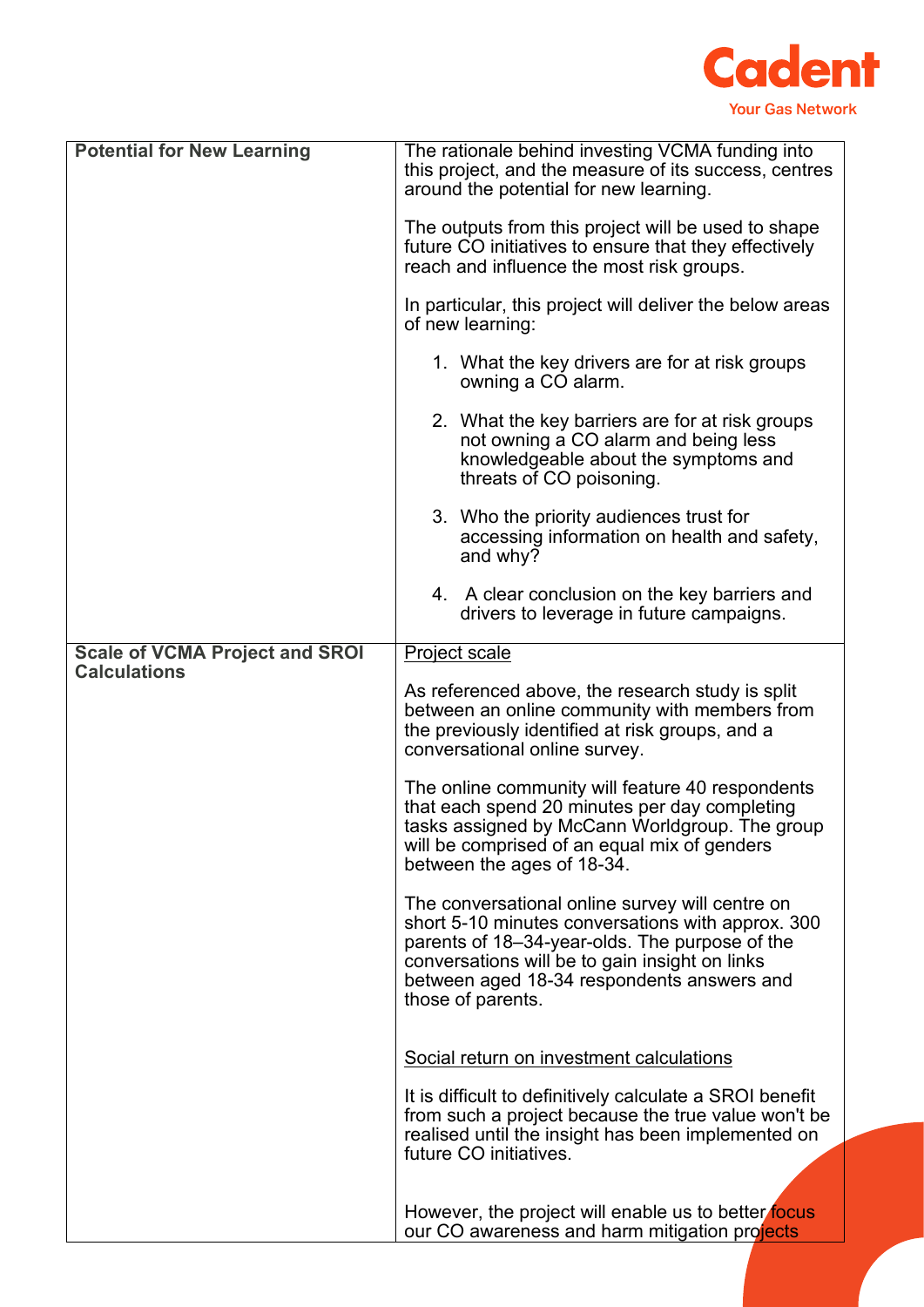

|                                                                            | more effectively. In effect, this will change the SROI                                                         |
|----------------------------------------------------------------------------|----------------------------------------------------------------------------------------------------------------|
|                                                                            | calculations for future initiatives in this space. For<br>example, Cadent currently utilises CO proxies        |
|                                                                            | developed alongside SIA Partners to evaluate the<br>social return on investment of its VCMA projects.          |
|                                                                            | All of the calculations are based on percentages                                                               |
|                                                                            | derived from UK statistics on CO-related illness. For<br>instance, Cadent currently applies a 0.0000459%       |
|                                                                            | chance likelihood of avoiding a CO-related death.<br>This percentage risk is calculated based on 30.3          |
|                                                                            | deaths annually from a population of 66,040,200.                                                               |
|                                                                            | Given that the research will enable us to target our<br>activities on those most at risk from harm from CO,    |
|                                                                            | we will need to increase these likelihood values as<br>we will no longer be engaging with 'the average'        |
|                                                                            | population.                                                                                                    |
|                                                                            | Per 100 customers currently educated on the<br>dangers of CO, we assume a SROI benefit of                      |
|                                                                            | £261.83 (based on avoided A&E visits, reduction in<br>NHS costs and the cost of death). Through this           |
|                                                                            | research even if we simply able to double the<br>likelihood of our awareness campaigns reaching                |
|                                                                            | audience members most likely to be at risk from CO<br>poisoning, the benefit would increase (per 100           |
|                                                                            | informed) to £512.82.                                                                                          |
|                                                                            | In 2022/23, our range of CO projects will hit over 1m<br>customers. Without the benefits of this research, the |
|                                                                            | 5-year SROI benefit associated with 1m customers<br>would have been £2,618,319.84. By applying the             |
|                                                                            | learning from this project, we believe that benefit will<br>be £5,128,196.20.                                  |
|                                                                            | The difference is £2,509,876.36, and therefore                                                                 |
|                                                                            | represents a SROI benefit. It is possible to use the<br>same logic on other CO campaigns (e.g., CO alarm       |
|                                                                            | distribution), but that is already more targeted<br>through our continued partnership with the fire and        |
|                                                                            | rescue services in our network. Therefore, we will<br>only apply the logic to awareness campaigns.             |
|                                                                            | The net SROI for 5 years is therefore                                                                          |
|                                                                            | £2,474,621.36. The net annual SROI benefit is<br>£490,408.97.                                                  |
| <b>VCMA Project Start and End Date</b>                                     | Project start date: 04/10/2021                                                                                 |
|                                                                            | Project completion date: 02/02/2021                                                                            |
| <b>Geographical Area</b>                                                   | The project will survey participants from and deliver<br>value to customers located across all four of         |
|                                                                            | Cadent's networks.                                                                                             |
| <b>Remaining Amount in the</b><br><b>Allowance at Time of Registration</b> | Remaining funding to be confirmed upon project<br>registration.                                                |
|                                                                            |                                                                                                                |